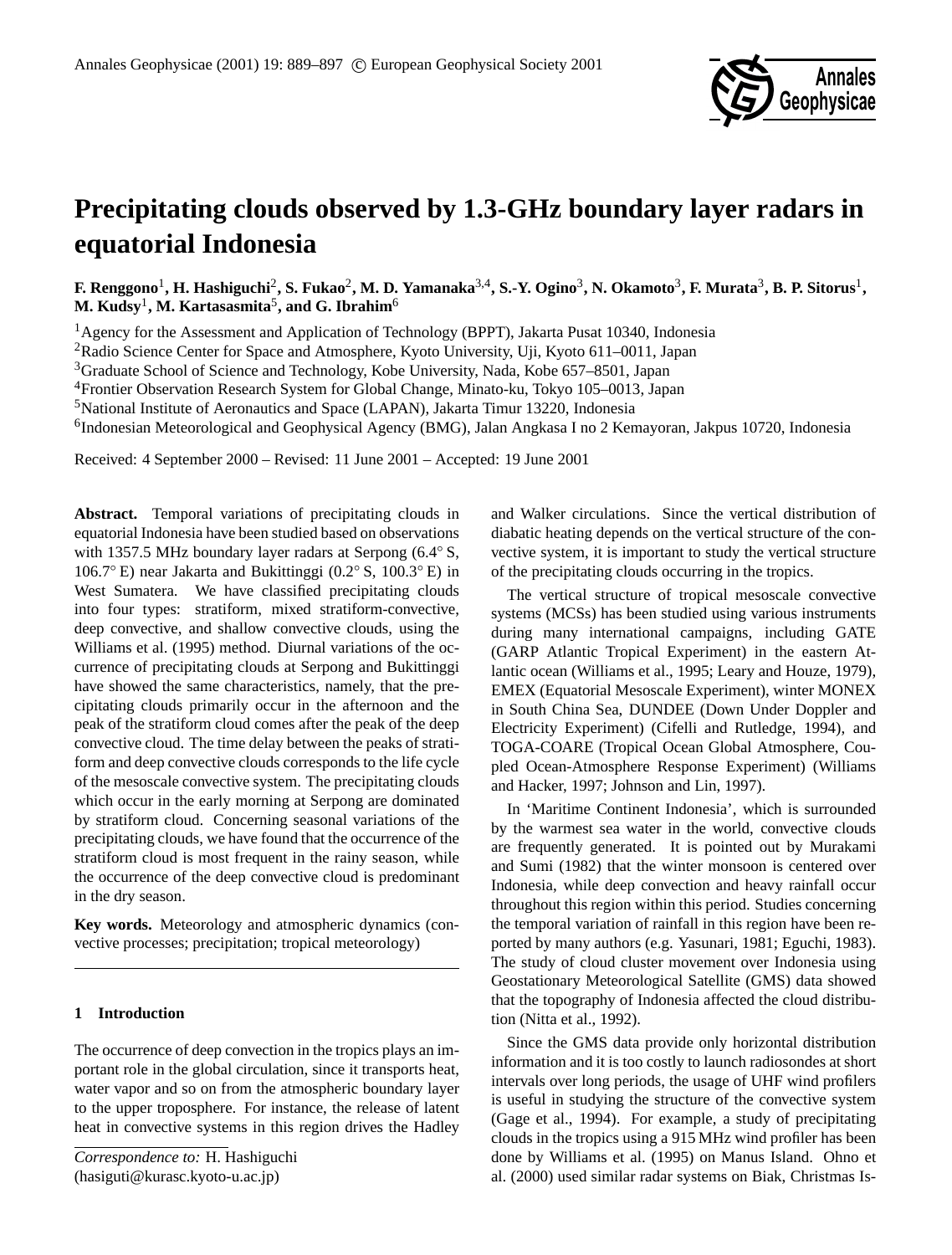| Radar system        | Monostatic pulse radar                                                                 |
|---------------------|----------------------------------------------------------------------------------------|
| Operating frequency | 1357.5 MHz                                                                             |
| Antenna             | Parabolic antenna <sup><math>(*)</math></sup>                                          |
| Aperture            | $3.1 \text{ m}^2$ (2 m in diameter)                                                    |
| Beamwidth           | $7.6^{\circ}$ (half power)                                                             |
| Beam directions     | $(Az, Ze) = (0^{\circ}, 0^{\circ}), (0^{\circ}, 15^{\circ}), (90^{\circ}, 15^{\circ})$ |
| Transmitter         |                                                                                        |
| Peak power          | 1 kW                                                                                   |
| Average power       | 20 W (duty ratio 2.0 %)                                                                |
| <b>Bandwidth</b>    | $4\,\mathrm{MHz}$                                                                      |
| Pulselength         | 0.67, 1.0, 2.0 $\mu$ s (variable)                                                      |
| <b>IPP</b>          | 50, 100, 200 $\mu$ s (variable)                                                        |

**Table 1.** Specification of the BLR system

(\*) Serpong BLR: Three fixed parabolic antennas Bukittinggi BLR: Mechanically rotated parabolic antenna

land, and Galapagos Island to study the occurrence of the precipitating clouds along the Pacific Ocean. Ecklund et al. (1999) compared data from a 915 MHz wind profiler with a 3 GHz one in observing the precipitating clouds.

Most of these studies on precipitating clouds have been conducted over islands in the Pacific Ocean. In this paper, a study of the occurrence of precipitating clouds over the maritime continent using 1357.5 MHz boundary layer radars (hereafter referred as to 1.3-GHz BLRs or BLRs) at Serpong  $(6.4° S, 106.7° E)$  and Bukittinggi  $(0.2° S, 100.3° E)$  will be discussed.

## **2 Data acquisition and analysis method**

The data used in this study cover 56 months of BLR observations at Serpong (November 1992 to December 1998), 6 months of BLR observations at Bukittinggi (August 1998 to February 1999), and raingauge measurements of surface rainfalls at each radar site. We also launched radiosondes at the Bukittinggi-BLR site every 6 hours during a one week campaign and used the infrared (IR) data from GMS for data inter-comparison.

2.1 Boundary layer radar observations

The 1.3-GHz BLRs at Serpong and Bukittinggi are operated at the frequency of 1357.5 MHz with a peak transmitter power of 1 kW. The BLRs were designed to be able to measure the winds in the lower troposphere including the planetary boundary layer (PBL) with time and height resolutions of about 1 min and 100 m, respectively (Hashiguchi et al., 1995a, b). The only difference between the Serpong and Bukittinggi BLRs is the antenna. The Serpong BLR uses three fixed-position parabolic antennas, while the Bukittinggi BLR uses one parabolic antenna, which is steered towards three different directions in order to estimate the three components of the wind velocity vector. The specification of these BLRs is listed in Table 1.

The topography of the two BLR sites is quite different.



Fig. 1. Map around the BLR sites at Serpong (right panel) and Bukittinggi (left panel), Indonesia. Contours indicate the altitude above sea level. Cross signs  $(x)$  indicate the places of radar sites.

The Serpong BLR, which is installed inside the PUSPIPTEK (National Center for Research, Science, and Technology) area in the southwest suburbs of Jakarta, is located in a relatively flat area at the altitude of about 50 m above sea level, while the Bukittinggi BLR, which is installed inside the Global Atmosphere Watch (GAW) Observatory of Indonesian Meteorological and Geophysical Agency (BMG) at Kototabang, Bukittinggi, West Sumatera, is situated at the top of a small hill with the altitude of 864 m above sea level (see Fig. 1).

Although these BLRs are designed to observe the clear air, earlier studies showed that 1.3-GHz BLRs can also be used to detect the hydrometeors. The use of an operating frequency of 1357.5 MHz makes the echo intensity from the precipitation much stronger than the atmospheric turbulence echoes. It is expected that the 1.3-GHz BLR can obtain precipitation echoes of up to 60 dB more intense than the atmospheric turbulence echoes under typical conditions (Hashiguchi et al., 1995a). Therefore, height coverage increases up to the 6.4 km height (which is the maximum sampling height) when precipitation particles (rain, snow, graupel, hail, etc.) exist.

Figure 2(a) is an example of the Doppler spectra during stratiform precipitation obtained by the Bukittinggi BLR at 1721 LT on 4 October 1998. In the right panel, the enhancement of the equivalent radar reflectivity with the melting layer, denoted by the radar bright-band, appears around 3.8 km. This enhancement is associated with the melting of ice particles to liquid water drops. The sharp drop-off of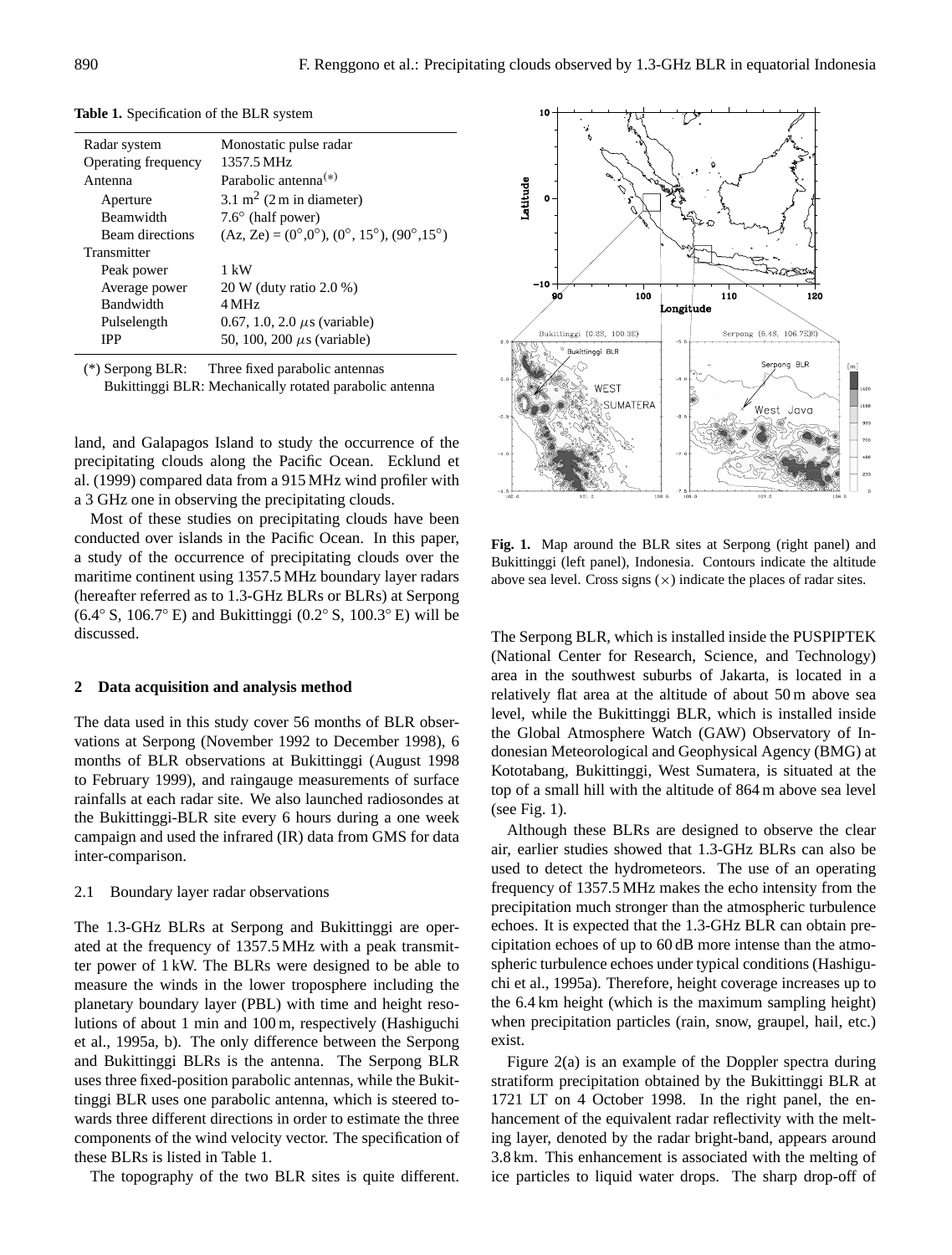

**Fig. 2.** Doppler spectra obtained by a vertical beam of Bukittinggi BLR at **(a)** 1721 LT and **(b)** 1637 LT on 4 October 1998. Left panels are the Doppler velocity spectra with thick vertical lines, indicating mean Doppler velocity and thick horizontal lines representing spectral width. The vertical profiles of equivalent radar reflectivity are plotted in the right panels.

reflectivity in the lower portion of the melting layer is produced by two effects. If the melting process is completed and all particles collapse to form smaller size rain drops, then the reflectivity decreases. If its process is in the steady stratiform rain, the mean concentration of rainwater must decrease sharply, which corresponds to the decrease in reflectivity (Houze, 1993). Together with the decrease in the reflectivity, the fall speed of the particles suddenly increases. As can be seen in the left panel, the downward velocity, which is indicated by the negative Doppler velocities, increases from 2 ms<sup>-1</sup> to 9 ms<sup>-1</sup>. Note that these Doppler spectra are the convolution of the fall velocity spectra associated with the hydrometeor size distribution and the air motion spectra, and that spectral peaks of positive Doppler are artificial due to the imperfection of quadrature detection in the receivers. These positive image peaks could be corrected by an appropriate processing technique, if the raw I/Q data are available. However, we record only Doppler spectra in standard observations. Below the 3.5 km height, the backscattering echoes are due to rain drops, and the precipitation particles in this region simply fall to the ground at an almost constant rate.

Figure 2(b) is the Doppler spectra for the convective precipitation obtained at 1637 LT on 4 October 1998. It is clearly seen that the radar reflectivity is intense throughout the whole height range, and no melting layer and no sharp decrease in the fall speed profile are found. Above the  $0^{\circ}$ C level (> 4 km), the spectral width, which is indicated by thick horizontal lines, is larger than that below the melting level. The changes in spectral width near the freezing level are more likely associated with acceleration above the freezing level due to the release of latent heat and decreased precipitation loading (May and Rajopadhyaya, 1996, 1999).

#### 2.2 Classification of precipitating clouds

Precipitation data of BLR observations have been chosen based on large values of reflectivity and Doppler velocity (fall speed). To determine the thresholds of reflectivity and fall speed, we used data obtained by Serpong BLR and a raingauge (IKEDA, RT-5) installed at the radar site. If 0.5 mm or more of rainfall in 1 min is detected by the raingauge, the BLR echoes at that time are considered as the echoes from precipitation. After having evaluated 56 months of BLR data, a total of 5544 min of rain data with their corresponding reflectivity and fall speed derived from BLR was accumulated. Figure 3 shows the frequency distribution of reflectivity factor vs. vertical Doppler velocity for all data when the raingauge detected rain. The distribution of the vertical velocity and the reflectivity are within  $-3$  to  $-12 \text{ ms}^{-1}$  and 0 to 42 dBZ, respectively. This vertical velocity indicates the drop speed of precipitation particles relative to the ground and not the atmospheric motion. In this study, we choose 18 dBZ for the equivalent reflectivity and  $-3 \text{ ms}^{-1}$  for vertical velocity as the thresholds, since many radar echoes weaker than 18 dBZ did not correspond to raingauge measurements.

To determine the precipitating cloud type from BLR data,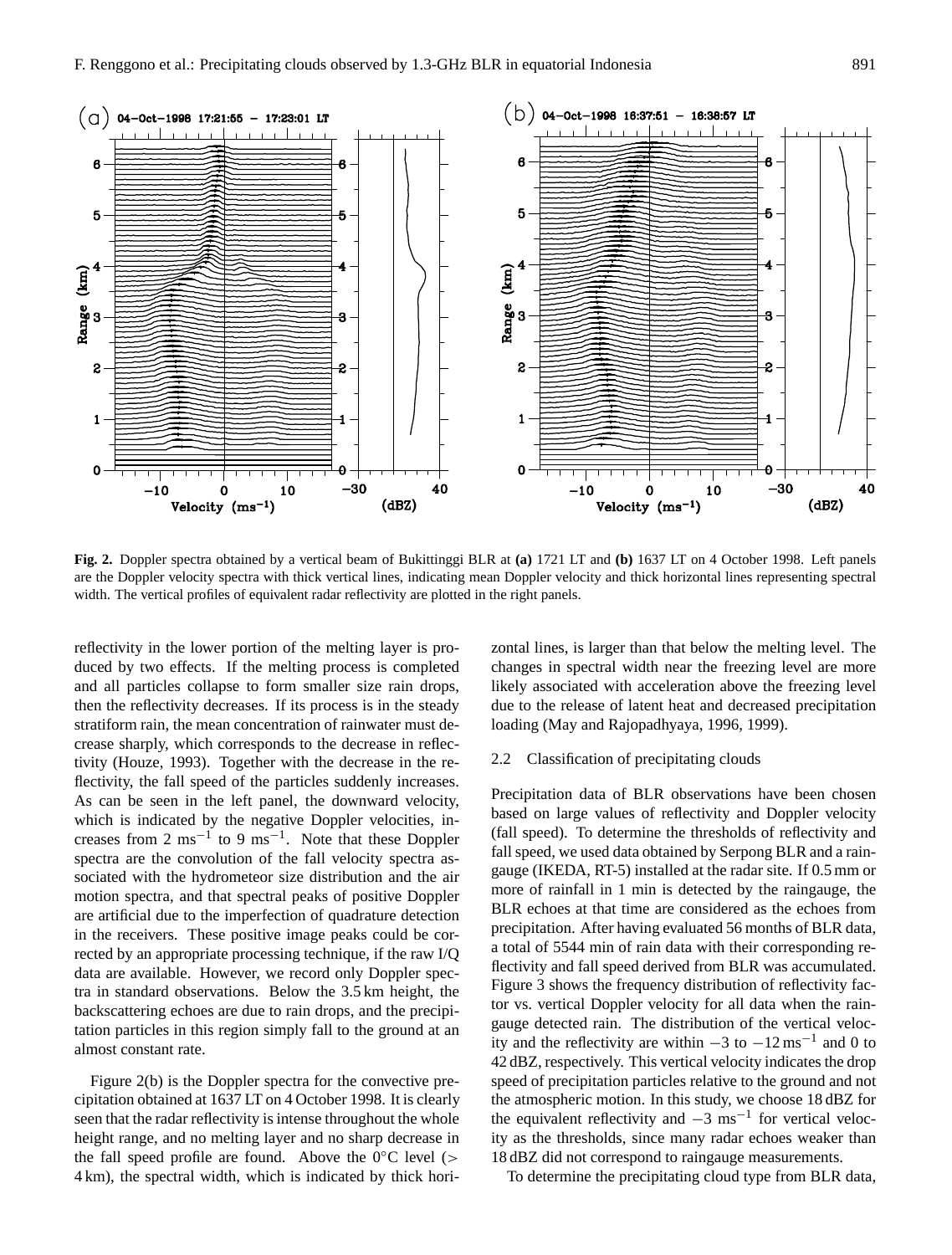

**Fig. 3.** Frequency distribution of the equivalent radar reflectivity vs. vertical Doppler velocity at 1 km height for all BLR data when the surface raingauge detected rain from November 1992 to December 1998.

the 30-min averaged reflectivity, Doppler velocity, and spectral width derived from the vertical-pointing beam are calculated. From the vertical structure of the precipitating clouds, we have classified each profile into 4 types of clouds, i.e. stratiform, mixed stratiform-convective, deep convective, and shallow convective clouds, using the algorithm developed by Williams et al. (1995). This algorithm is based on judgment of the presence of a melting layer and the presence of turbulence or hydrometeors above the melting layer. The terms of type S, M, D, and C are hereafter used to refer to stratiform, mixed stratiform-convective, deep convective, and shallow convective clouds, respectively.

## **3 Case study at Bukittinggi during observation campaign period**

The observation campaign at Bukittinggi was conducted in the rainy season during 27 September to 6 October 1998. 50.5 mm of rain was observed at the radar site by a standard tipping-bucket type automatic raingauge (Ogasawara, C-R203) during 10 days of the campaign, while the monthly rainfall amount in October in this area is usually more than 200 mm. During the campaign, radiosonde (AIR, GPS-5A1) observations were conducted every 6 hours to measure the height profiles of pressure, temperature, humidity, and winds.

GMS-IR imageries over the Bukittinggi area during the campaign period are shown in Fig. 4. This figure shows the time-longitude cross section of the  $T_{\text{BB}}$  index ( $I_{\text{TBB}}$ ) along the  $0.2°$  S latitude of the radar site.  $I_{\text{TBB}}$  is defined as

$$
I_{\rm TBB} = \begin{cases} 250 - T_{\rm BB} \ (T_{\rm BB} \le 250 \text{ K}) \\ 0 \ (T_{\rm BB} > 250 \text{ K}) \end{cases} \tag{1}
$$

where  $T_{BB}$  is the area mean equivalent black body temperature in Kelvins (e.g. Nakazawa, 1988; Hashiguchi et al.,



**Fig. 4.** Time-longitude cross section of the  $T_{\text{BB}}$  index ( $I_{\text{TRB}}$ ) along the 0.2◦ S latitude obtained from hourly GMS-IR data from 27 September to 6 October 1998. The vertical line indicates the longitude of the radar site (100.3◦ E).

1995b). We use  $I_{\text{TBB}}$  in order to select deep convective clouds and to exclude data from sea surface and lower clouds. The GMS-IR data have spatial and time resolutions of 0.1◦ longitude  $\times$  0.1° latitude and one hour, respectively. During the campaign, cloud clusters passed over the radar site several times. The occurrence of these precipitating clouds was also monitored by the BLR at Bukittinggi, as well as by other surface measurement instruments at the radar site.

The comparison of cloud type classified from BLR observations with the  $T_{\text{BB}}$  index and the surface rainfall is shown in Fig. 5. Since GMS-IR only represents the cloud top temperature, we cannot determine the vertical structure of the cloud only by analyzing the  $I_{\text{TBB}}$  value. The high value of  $I_{\text{TBB}}$  could be obtained from the anvil which lies above it. For example, at midnight on 1 October 1998, the  $I_{\text{TBB}}$  is about 17 ( $T_{\text{BB}}$  = 233 K which corresponds to approximately the 11 km height), but no rainfall is detected and the observations from the BLR do not show any hydrometeors.

Of the total rainfall amount of 50.5 mm recorded by the raingauge at Bukittinggi during the observation campaign, 20.5 mm came from the rain which occurred on 4 October 1998. During this day, the westward moving clouds passed over the radar site and covered the Bukittinggi area for about 6 hours. Figure 6 shows the cloud distribution taken from the GMS-IR data at 1600 LT on 4 October 1998. It is shown that almost the whole west part of the island, including over the radar site, is covered by the clouds. Figure 7 shows the results from the BLR observations (upper panel) and from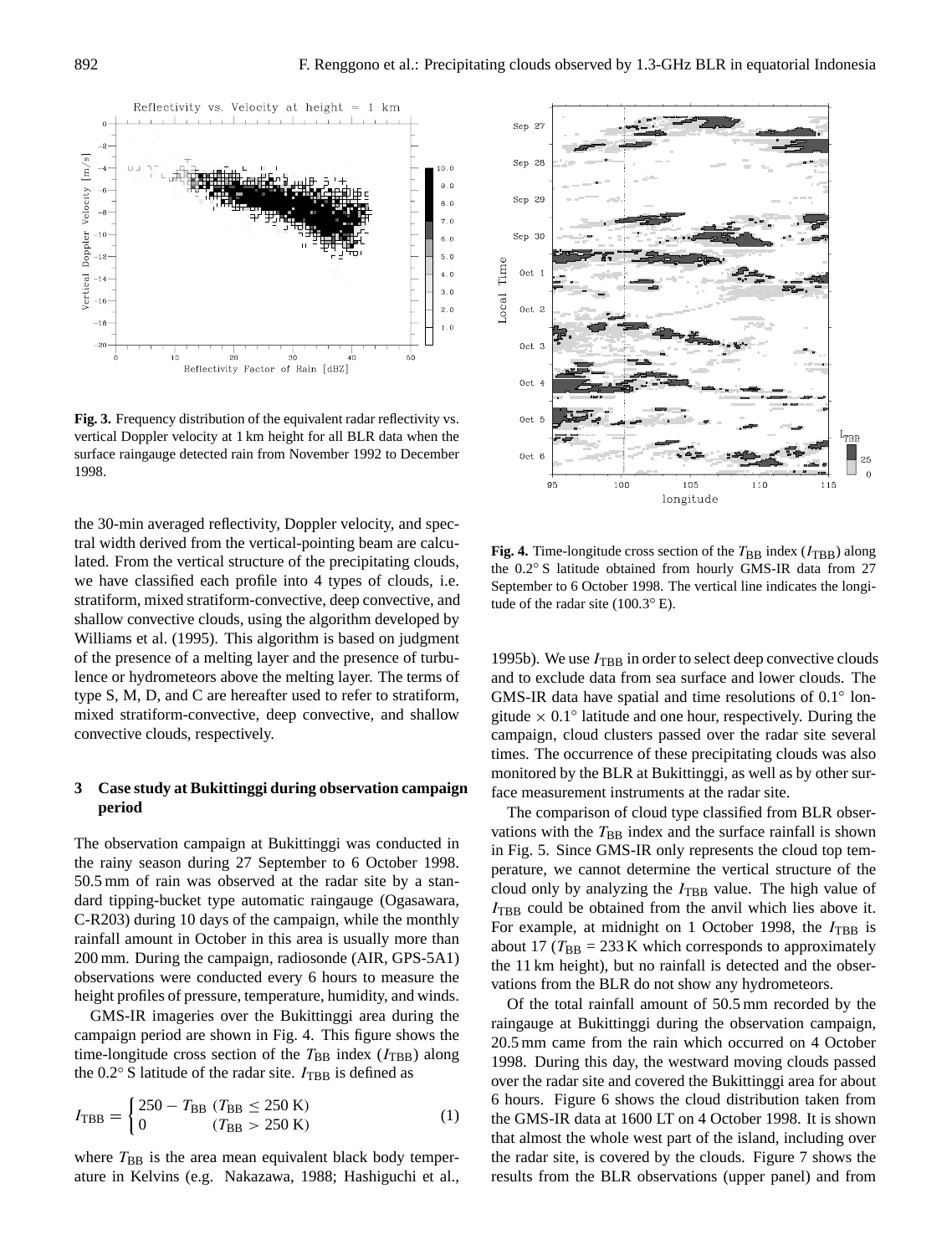

**Fig. 5. (a)** Occurrence frequency of precipitating clouds classified from BLR data every 3 hours. **(b)**  $T_{\text{BB}}$  index from GMS-IR at (0.2◦ S, 100.3◦ E). **(c)** Rainfall rate averaged every 1 hour.

the raingauge (lower panel) during 1000–2400 LT on 4 October 1998. During 1230–1430 LT (first group) and 1600– 2130 LT (second group), BLR detected hydrometeors in the height range of  $0.5-6.4$  km. The vertically oriented cores of high reflectivity appear around 1300 LT and during 1600– 1700 LT, and they are marked by relatively heavy rainfalls at the surface. After 1700 LT, the bright-band appears with weak rainfall for several hours. The vertical structure of the second group of clouds corresponds to the schematic model of the mesoscale convective system (MCS), mentioned by Leary and Houze (1979), under the assumption that the deep convective and stratiform clouds are moving with constant horizontal speed at all height levels. It is suspected that the stratiform cloud in the trailing region was supplied with ice particles which were spread from the deep convective cloud. Total rainfall amount from the first and second groups of clouds are 11 mm and 9.5 mm, respectively.

The results of cloud classification are shown as circled characters in the upper panel of Fig. 7. S, M, and D indicate the stratiform, mixed stratiform-convective, and deep convective clouds, respectively. The first group of clouds is classified as cloud type D, and the second group is classified as cloud type D followed by type S. The cloud type M appears between the occurrences of cloud types D and S in the second group. Note that the use of 30-min averaged data for classifying the clouds could cause a misanalyzation of cloud type M. In the future work, we are going to utilize each profile of data for the better results.

The triangles  $(\Delta)$  at the surface in Fig. 7 indicate the launching time of the radiosondes. The Skew  $T$ -log  $P$  diagrams for sondes A (launched at 1230 LT) and B (launched at 1814 LT) are shown in Figs.8(a) and (b), respectively. The result from



**Fig. 6.** GMS-IR imagery taken at 1600 LT on 4 October 1998. The crossing between horizontal and vertical lines indicate the BLR site  $(0.2° S, 100.3° E).$ 



**Fig. 7.** Time-height cross section of the radar reflectivity observed with the Bukittinggi BLR averaged every 10 min (upper panel), and the rainfall accumulation for every 15 min (lower panel) during 1000–2400 LT on 4 October 1998. In the upper panel, the triangles  $(\Delta)$  at the surface indicate the radiosonde launching time and the circled characters (S, M, and D) indicate cloud types of the stratiform, mixed stratiform-convective, and deep convective, respectively.

the sonde A launched about 20 min before the rain shows a relatively dry surface layer with nearly saturated conditions between 850 hPa and 450 hPa. This layer is also characterized by a westerly flow extending from 800 hPa up to 400 hPa. Above 400 hPa, the flow reverses to northeasterly.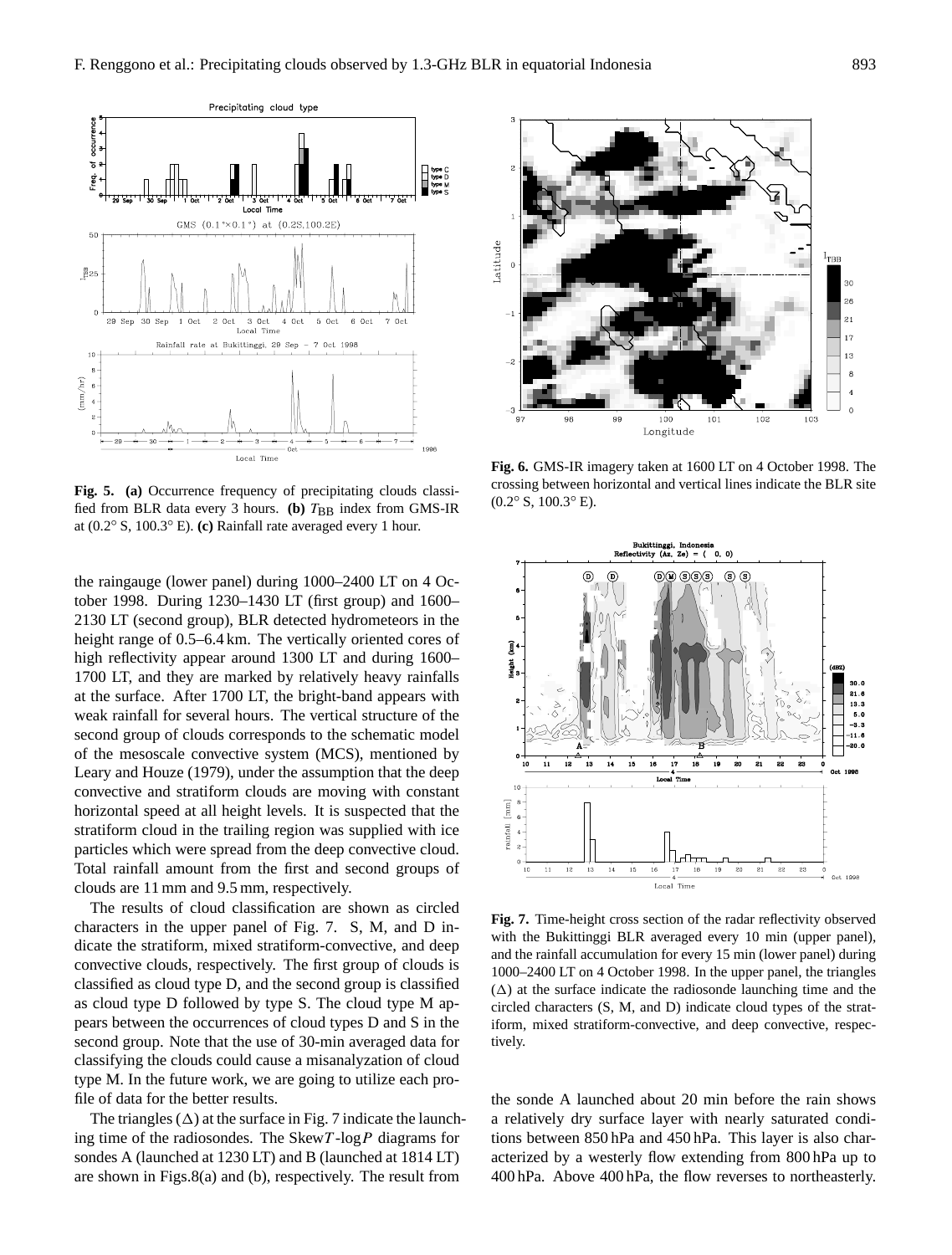

**Fig. 8.** SkewT -logP diagram derived from radiosonde observations launched at **(a)** 1230 LT and **(b)** 1814 LT on 4 October 1998. Temperature and dew point traces (°C) are indicated by the thick solid and thin curves, respectively. Wind data are shown in the right portion of the figure with wind speed (ms<sup>-1</sup>) and direction represented by the length and inclination of the lines, respectively.

The shaded area in this figure represents the buoyant stability of the environment, which is termed the CAPE. The positive energy region appears from 815 hPa to 170 hPa with the CAPE value of 1297 J/kg. This value represents the unstable condition of the atmosphere which drives into deep convective, as it is also observed by BLR on 1245 LT (see Fig. 7). Figure 8(b) shows the results from the sonde B launched at 1814 LT during the appearance of the melting layer. The atmospheric condition during this time is stable and relatively humid. It was nearly saturated between 600 hPa and 450 hPa, which corresponds to the occurrence of the nimbostratus cloud observed by BLR. The westerly flow extends from surface to 500 hPa, and the flow reverses to easterly above 500 hPa. This upper level wind could cause the cloud spread to the rear side and make an anvil cloud.

## **4 Diurnal and annual variations**

The type of precipitating clouds which occur over the radar sites varies in vertical structure as well as in occurrence time, as described in the previous section. In order to investigate the characteristics of the occurrence of each cloud type, a long period of data obtained by the Serpong and Bukittinggi BLRs has been analyzed. Figures 9 and 10 show the annual and diurnal variations of cloud occurrence observed by the BLRs.

The annual variation at Serpong is shown in the left panel of Fig. 9. The occurrences of stratiform and deep convective clouds have annual variations, while the mixed and shallow convective clouds are almost flat through a year. From November to February, which is the rainy season in Java, the occurrence of stratiform cloud reaches the maximum and is most frequent among the four types. The occurrence ratio between stratiform and deep convective clouds during this period is about 3:2, which is consistent with the results found in studies of tropical oceanic and continental convection using Doppler radars (Houze, 1977; Williams et al., 1995). From March to October, the occurrence of deep convective cloud is predominant, although the occurrence of the precipitating clouds is not as frequent as during the rainy season.

From the studies using GMS data, Nitta and Sekine (1994) mentioned that the diurnal variation of cloud activities is predominant in Indonesia. The diurnal variation of the precipitating clouds observed by BLR at Serpong is shown in the right panel of Fig. 9. Almost all of the precipitating clouds occur in the afternoon (during 1400–1900 LT). This is consistent with the result of the diurnal variation of rainfall at Serpong, as reported by Hamada (1995). The peak of stratiform cloud has a smaller value and comes later than the deep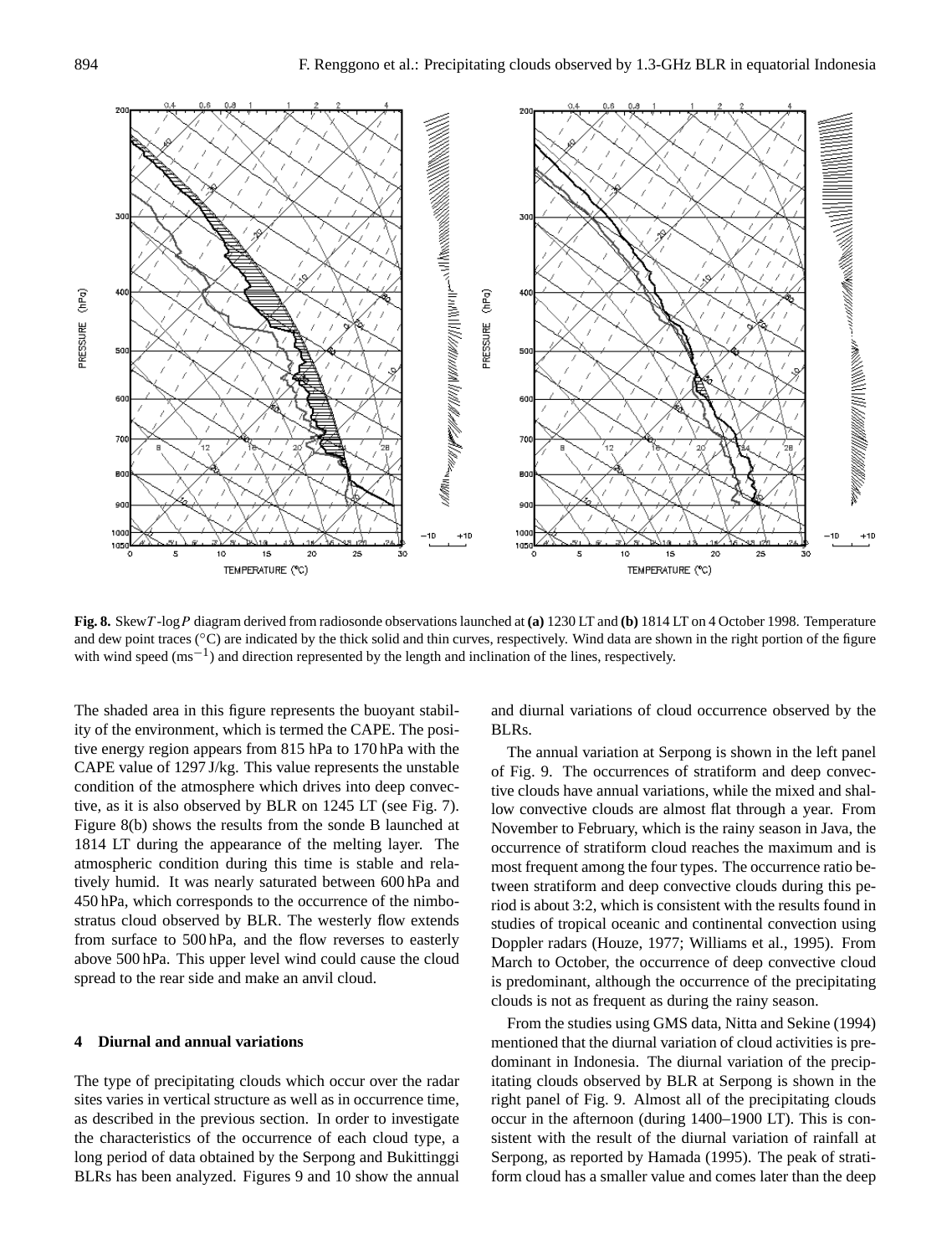

**Fig. 9.** Annual (upper panel) and diurnal (lower panel) variations of precipitating clouds at Serpong. The triangles, circles, squares, and crosses indicate stratiform, mixed, deep convective and shallow convective cloud.



**Fig. 10.** Same as Fig. 9, but at Bukittinggi. No data or not enough data are available for January, March to May, and November to December.

convective cloud. This time delay is consistent with the evolution of the MCS cloud, which often contains stratiform precipitation. The stratiform cloud also appears in the morning and has a small peak at 0600 LT.

Since the geographical condition of Bukittinggi is different from Serpong, the occurrence of precipitating clouds is also different. Hamada (1995) analyzed rainfall variations at Bukittinggi and revealed that this area has a semiannual variation with two rainy seasons (March to May and September to November) per year. The diurnal and annual variations of precipitating clouds at Bukittinggi are shown in Fig. 10. This figure is the average of the cloud occurrence obtained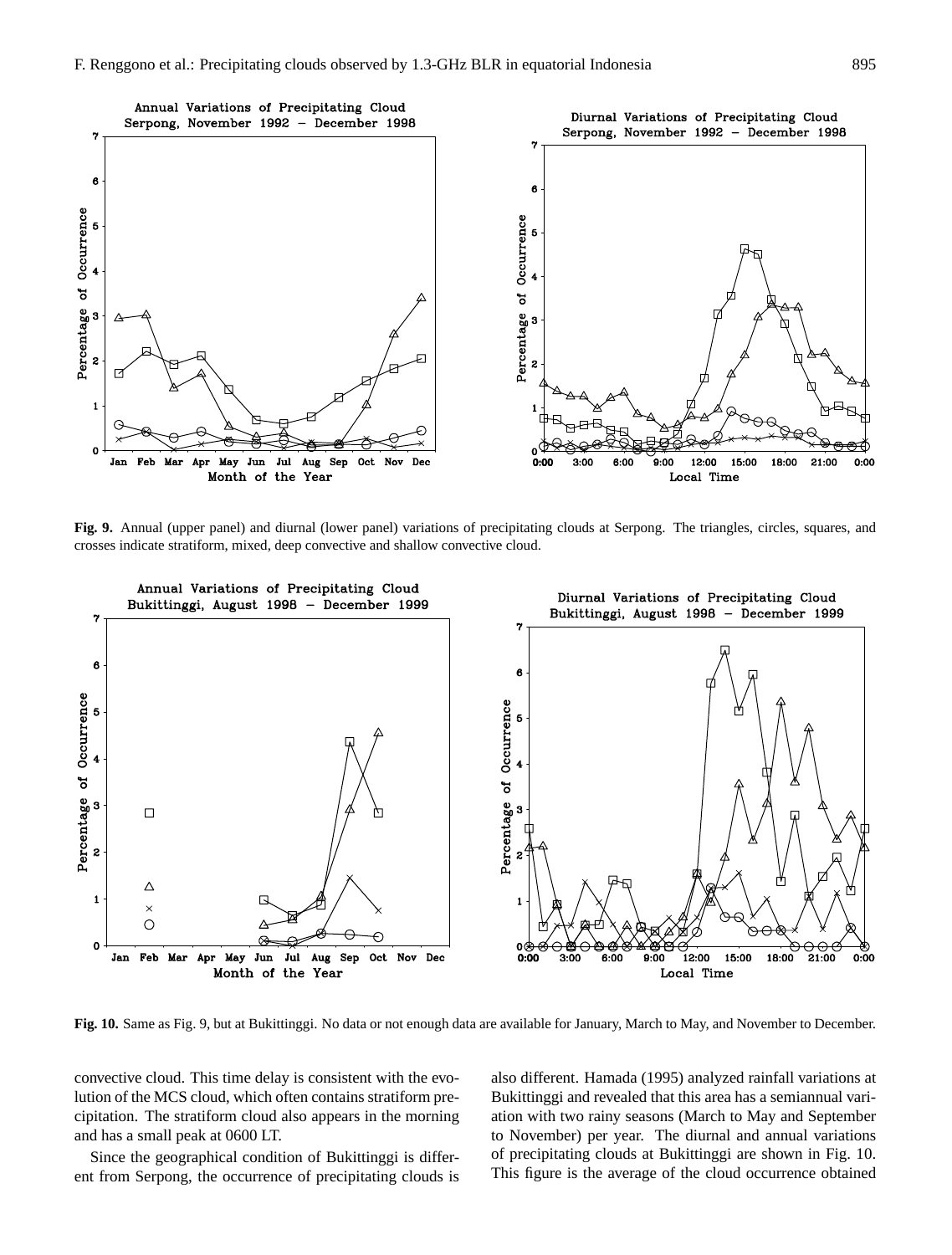by BLR from the end of August 1998 to the beginning of December 1999. Due to some system trouble, the observations stopped during the March to May 1999 time period. The left panel of Fig. 10 shows the annual variation for each type of cloud. The precipitating clouds have their peak of occurrence from September to October. The dominant occurrence of deep convective cloud in the beginning of the rainy season (September) agrees with the characteristics at Serpong. However, the analysis of seasonal variations of precipitating cloud occurrence at Bukittinggi has not been completed yet, because the available data are insufficient.

The diurnal variation in the right panel of Fig. 10 is consistent with that of surface rainfall. Most of the clouds occur in the afternoon, with the peak of occurrence during 1300– 2000 LT. The peak of deep convective cloud occurs earlier than that of stratiform cloud. The occurrence of deep convective cloud increases at 1200 LT, reaches the peak at 1400 LT, and decreases to about 2% at 1800 LT. On the other hand, the occurrence of stratiform cloud starts to increase at 1300 LT, and reaches the peak at 1800 LT. From 2100 LT, it gradually decreases until reaching the lower level at 0300 LT. The occurrence of precipitating clouds during this period is consistent with the result from the averaged diurnal variation of rainfall. The lowest occurrence for all types appears during 0900–1100 LT.

## **5 Concluding remarks**

The 1.3-GHz BLR is sensitive to hydrometeors as well as fluctuations of the radar refractive index in the clear air. In order to study the precipitation at Serpong and Bukittinggi, the vertical structure of precipitating clouds has been examined by using data obtained from the vertical beam of BLRs. It has been confirmed that during the occurrence of stratiform cloud, radar bright-band is observed by BLR as an increase of radar reflectivity below the melting level. During the occurrence of deep convective cloud, intense reflectivity is detected at the whole sampling height range.

From the BLR observations, we have reached the following conclusions:

- **–** In the rainy season, precipitating clouds were often observed. The average occurrence of precipitating clouds was more than 5% every month in the rainy season and less than 2% in the dry season, except for the transition period of seasons.
- **–** In the rainy season (November to February) at Serpong, the occurrence of stratiform cloud was the most frequent of all types, but in the dry season, the occurrence of deep convective cloud was predominant.
- **–** The peak of precipitating cloud occurrence appeared at Bukittinggi from September to November. This result is consistent with the earlier study using rainfall data (e.g. Hamada, 1995).
- **–** Diurnal variations at Serpong and Bukittinggi showed the same characteristics. Precipitating clouds occurred primarily in the afternoon. The peak of stratiform cloud came after the peak of deep convective cloud. The time delay between the peaks of stratiform cloud and deep convective cloud in the afternoon corresponded to the life cycle of the mesoscale convective system.
- **–** Precipitating cloud which occurred in the early morning at Serpong was dominated by stratiform cloud.

In this paper, precipitating clouds observed with BLRs have been quantitatively and qualitatively studied. In subsequent papers, we will compare our results with other observation data, for example, with the data from TRMM (Tropical Rainfall Measuring Mission).

*Acknowledgements.* The authors wish to thank Prof. T. Tsuda and Dr. M. Yamamoto of RASC, Kyoto University for their valuable comments and suggestions. They also thank Dr. T. Ohsawa of Gifu University for providing the GMS-IR data and all operators who maintain the BLRs at Serpong and Bukittinggi. They thank Mr. G. Hassenpflug of RASC for their careful reading of the original manuscript with constructive comments. The present study was financially supported by Grants-in-Aids (09041106) of the Japanese Ministry of Education, Culture, Sports, Science, and Technology.

Topical Editor J.-P. Duvel thanks P. May and another referee for their help in evaluating this paper

### **References**

- Cifelli, R. and Rutledge, S., Vertical motion structure in maritime continent mesoscale convective systems: Results from 50-MHz profilers, J. Atmos. Sci., 51, 2631–2652, 1994.
- Ecklund, W. L., Williams, C. R., Johnston, P. E., and Gage, K. S., A 3-GHz profiler for precipitating cloud studies, J. Atmos. Oceanic Technol., 16, 309–322, 1999.
- Eguchi, T., Rainfall distribution and air streams over Indonesia, Geographical Review of Japan, 56, 151–170, 1983 [in Japanese].
- Gage, K. S., Williams, C. R., and Ecklund, W. L., UHF wind profilers: A new tool for diagnosing tropical convective cloud systems, Bull. Amer. Meteor. Soc., 75, 2289–2294, 1994.
- Hamada, J., Climatological study on rainfall variation in Indonesia, Master's thesis, Geophysical Institute, Kyoto University, 1995.
- Hashiguchi, H., Fukao, S., Tsuda, T., Yamanaka, M. D., Tobing, D. L., Sribimawati, T., and Harijono, S. W. B., Observations of the planetary boundary layer over equatorial Indonesia with an L-band clear-air Doppler radar: Initial results, Radio Sci., 30, 1043–1053, 1995a.
- Hashiguchi, H., Fukao, S., Yamanaka, M. D., Tsuda, T., Harijono, S. W. B., and Wiryosumarto, H., Boundary layer radar observations of the passage of the convection center over Serpong, Indonesia (6◦S, 107◦E) during the TOGA COARE intensive observation period, J. Metor. Soc. Japan, 73, 535–548, 1995b.
- Houze, Jr., R. A., Structure and dynamics of a tropical squall line system, Mon. Wea. Rev., 105, 1540–1567, 1977.
- Houze, Jr., R. A., Cloud dynamics, Academic Press Inc., pp. 573, 1993.
- Johnson, H. and Lin, X., Episodic trade wind regimes over the western pacific warm pool, J. Atmos. Sci, 54, 2020–2034, 1997.